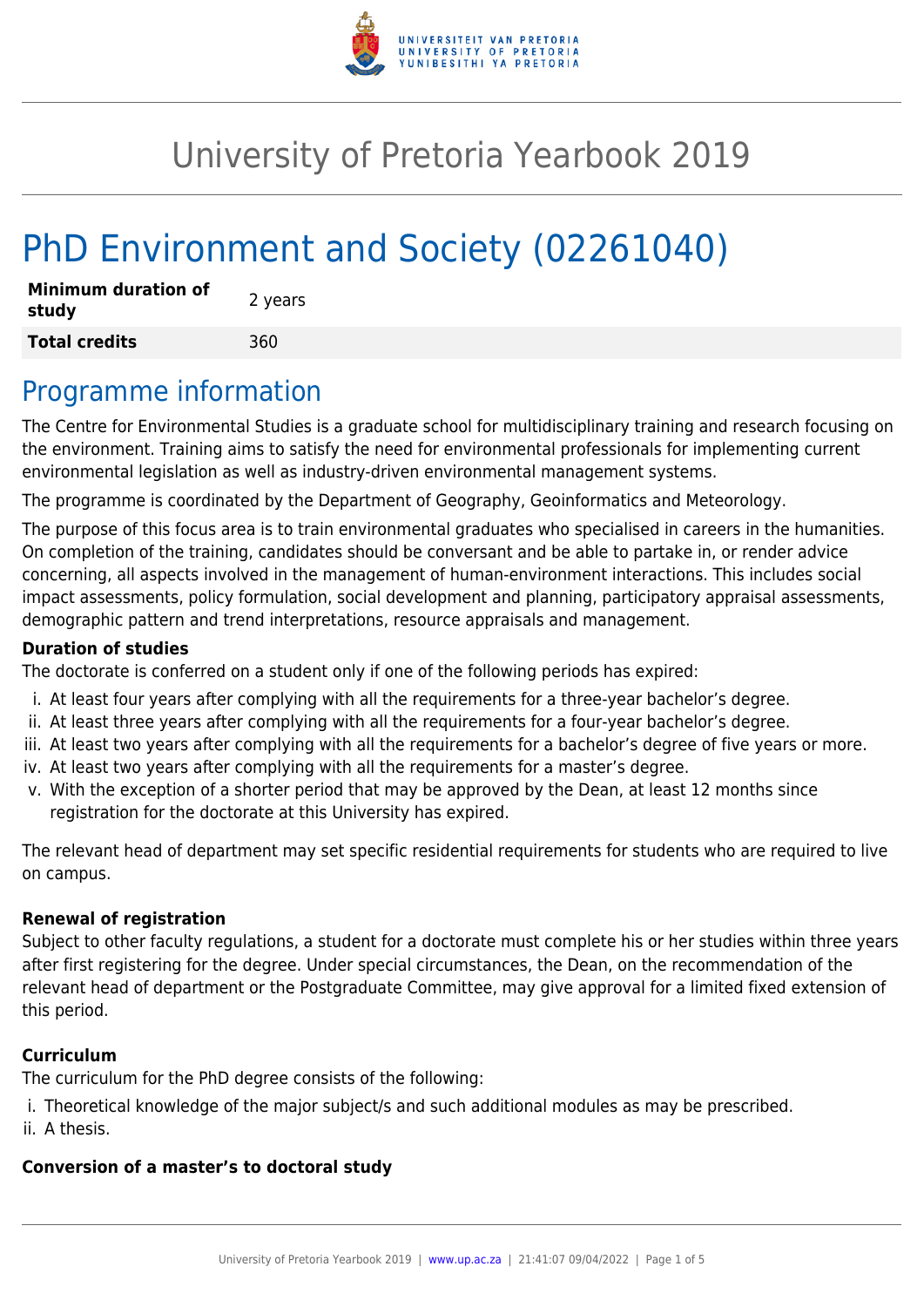

The stipulations of G.41 apply as follows:

- 1. Requirements
- a. Under special circumstances, the dean of a faculty may convert the registration of a candidate for the master's degree to registration for a doctoral degree.
- b. For such conversions, the relevant head of department and the supervisor must be satisfied that the student's completed work is of the standard that would be expected of a doctoral student, that the student is capable of completing a doctoral degree, and that the project is of appropriate standard and scope to constitute a doctoral study.
- c. For such conversions, the relevant head of department and the supervisor must be satisfied that the student has demonstrated that he or she has the potential to fulfil the requirements of a doctoral degree without having completed a master's degree.
- 2. Process
- a. Application for conversion may be submitted at any time during the course of study for the master's degree.
- b. The application for the conversion must include the following documentation:
- i. A detailed progress report by the candidate of the work completed for the master's project. The report must provide proof that the results obtained thus far are of such a standard and scientific significance that they justify conversion to a doctoral project. The report should include details of presentations made at conferences and of material that has been submitted for publication and/or published.
- ii. A detailed proposal for the intended doctoral project, written by the candidate, including the objectives of the project.
- iii. A recommendation by the supervisor with specific comments on the ability of the applicant as a potential doctoral candidate as well as the feasibility of the conversion, especially with regard to the information provided by the candidate in his/her reports (items (i) and (ii)).
- iv. A recommendation by the relevant head of department, if he or she is not the supervisor, in which the ability of the candidate as a potential doctoral candidate is confirmed.
- v. If the Dean considers it advisable for the faculty, the candidate may be required to present a seminar to the department in support of the application. In this case, the relevant head of department should include a report on this in his or her recommendation.
- c. The application of the candidate, together with the reports and recommendations, is submitted for consideration to the Dean, (who may delegate to the Chairperson of the Faculty Postgraduate Committee) for approval. The decision should be submitted to the Faculty Board for approval.

#### **General**

Candidates are required to familiarise themselves with the General Regulations regarding the maximum duration of study and the requirements to submit an article/s for publication.

# Admission requirements

Admission is dependent on the candidate being in possession of an MSc in Environment and Society or an equivalent degree with the status thereof as evaluated by the Director of the Centre and the head(s) of the particular department(s). In addition to further theoretical studies as prescribed by the Director and head(s) of the relevant department(s) the study will involve a doctoral research thesis under guidance of a supervisor selected by the Director and head of department. The supervisor will be a suitable academic staff member of the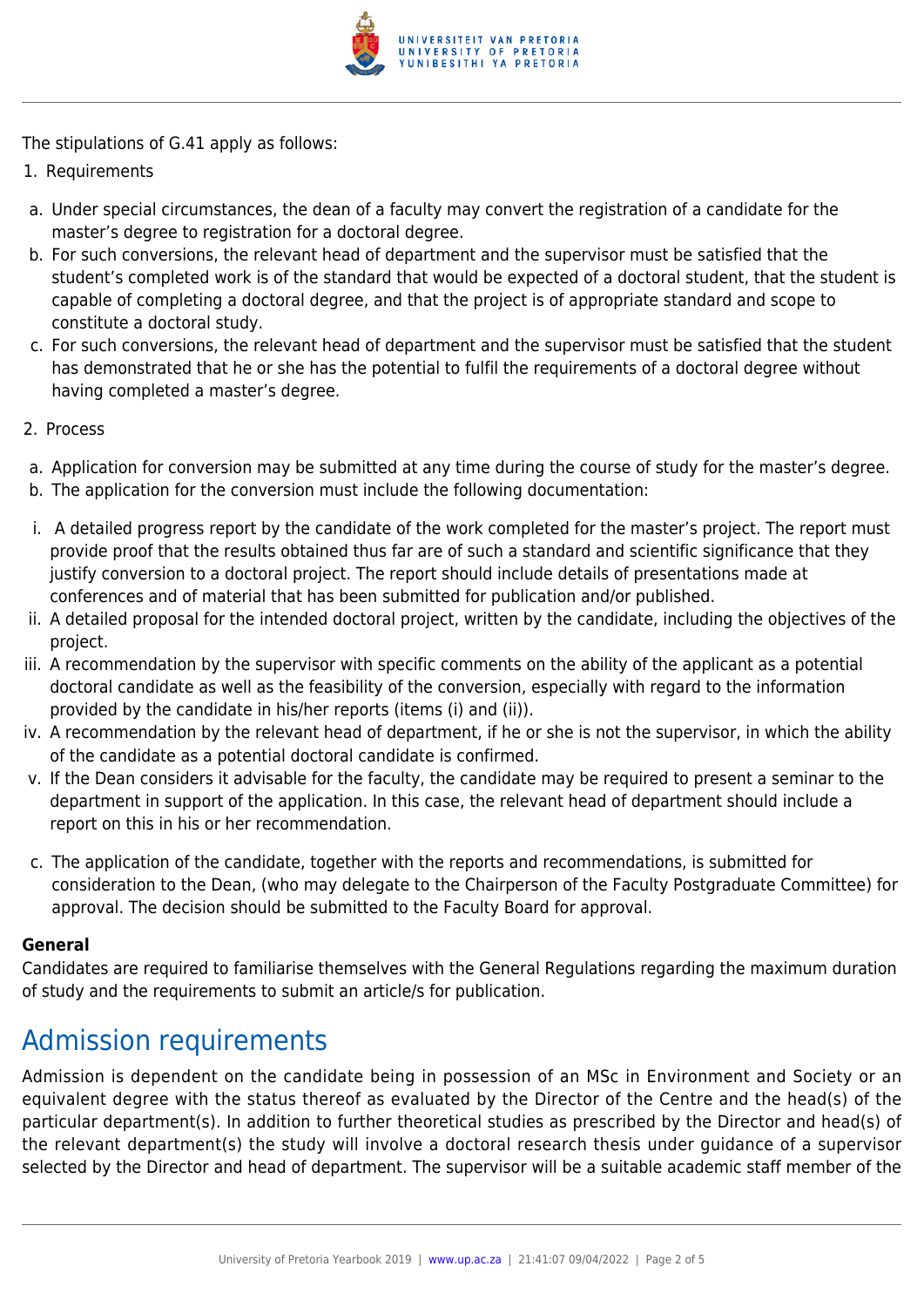

University of Pretoria.

Admission is additionally dependent on availability of supervisor/s and/or projects within the department.

## Examinations and pass requirements

- i. Consult the General Regulations that apply to the calculation of marks.
- ii. In order to obtain the PhD degree the candidate must:
- pass the examinations and the prescribed modules, as determined in the study programme;
- pass the thesis; and
- pass the final examination on the thesis and general subject knowledge.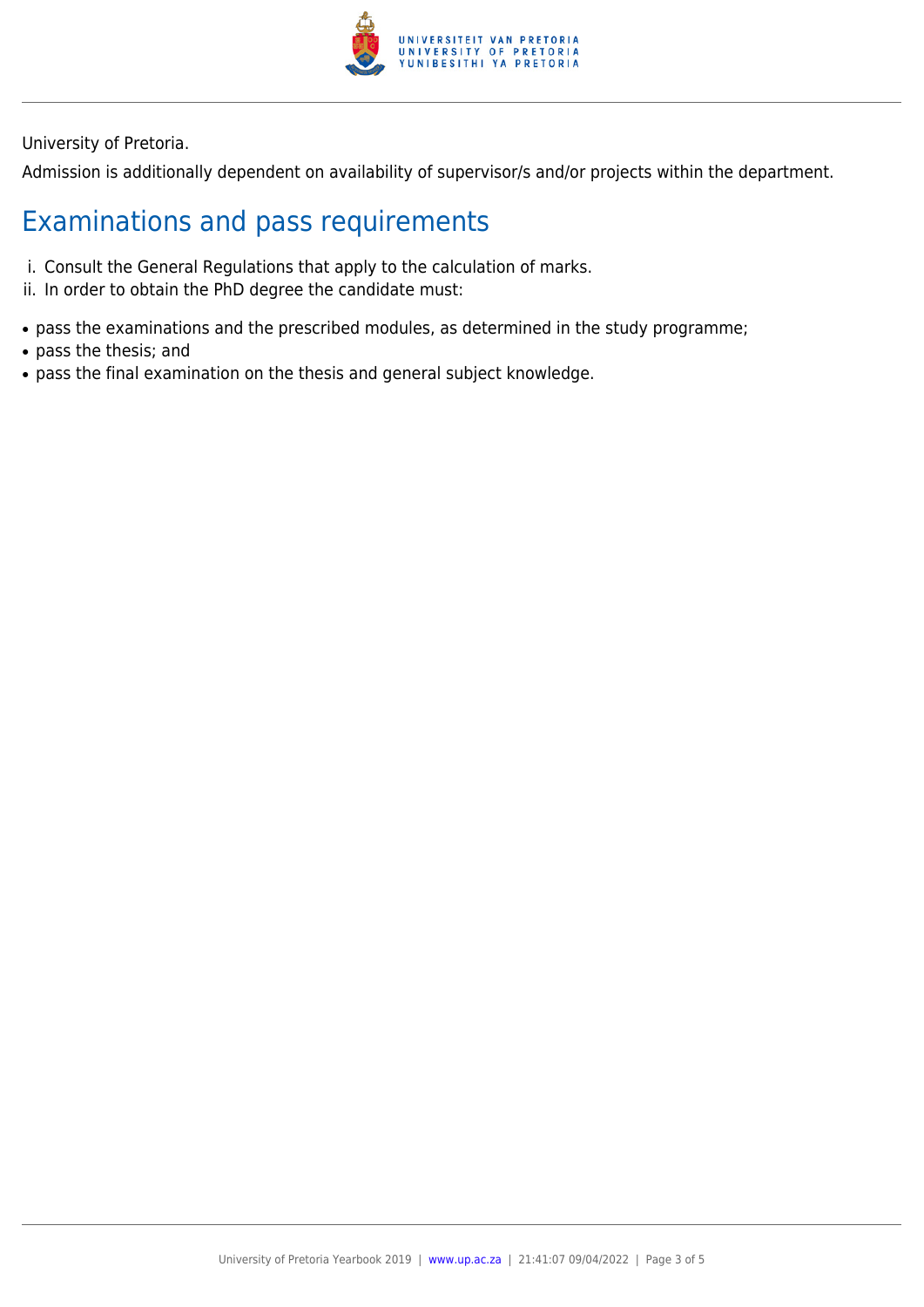

## Curriculum: Year 1

**Minimum credits: 360**

### **Core modules**

[Thesis: Environment and society 991](https://www.up.ac.za/faculty-of-education/yearbooks/2019/modules/view/ENV 991) (ENV 991) - Credits: 360.00